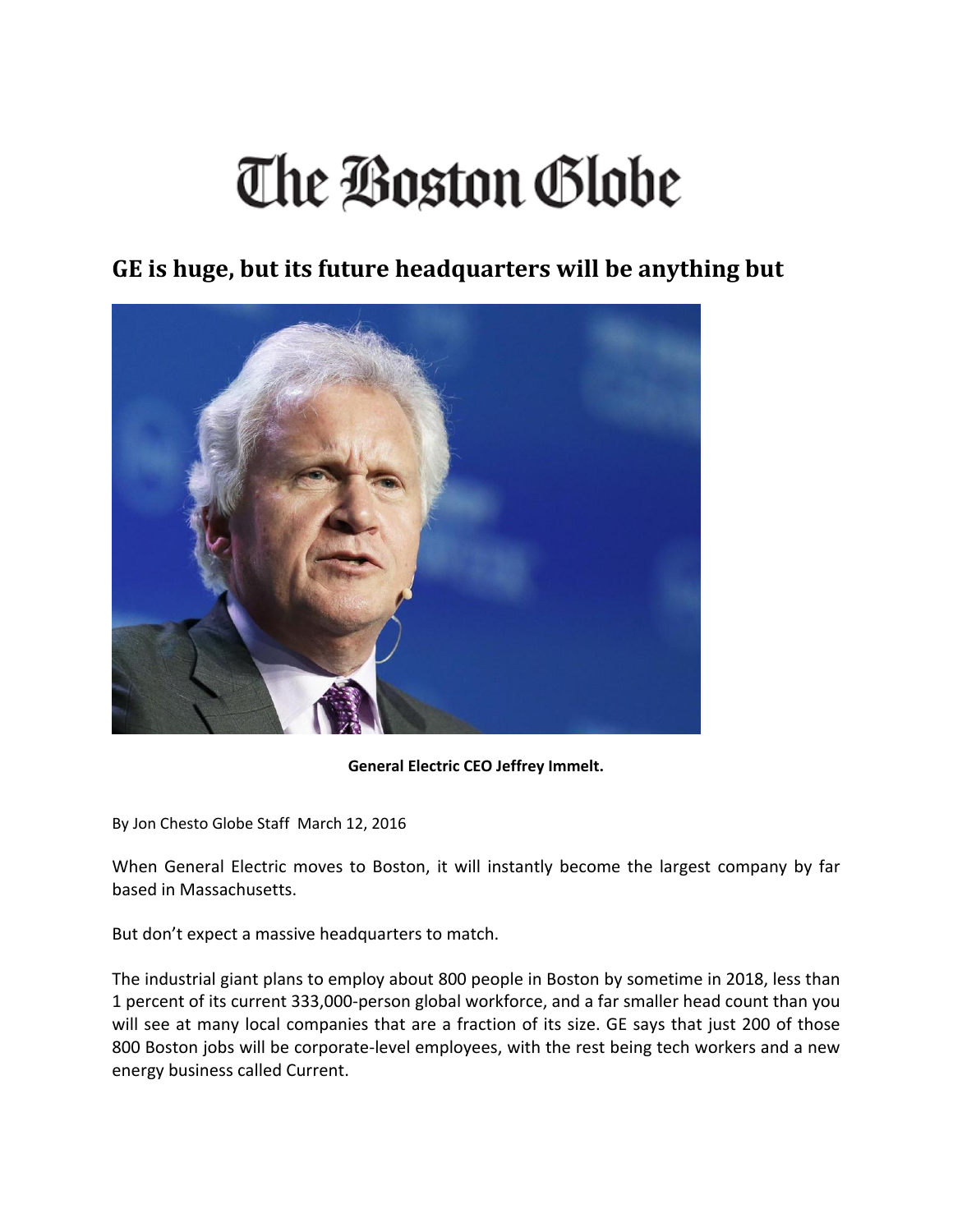For GE, the slimmed‐down headquarters is a badge of honor, a sign that it can keep pace with the rapid changes in its industries and not get bogged down by corporate bureaucracy. Some experts say it's also an indication of a trend taking shape, as a number of global companies shrink their corporate headquarters teams.

The most prominent early example: Boeing took roughly half of its 1,000 headquarters employees when it relocated in 2001 from Seattle to Chicago. Last fall, food manufacturer ConAgra unveiled plans to move its headquarters to Chicago, where it will employ about 700, while leaving behind a much bigger workforce in its hometown of Omaha.

In GE's case, most of the jobs at its existing 800‐person Fairfield, Conn., headquarters aren't coming to Boston. They will instead move to nearby Norwalk, Conn., or other GE locations in cities such as Cincinnati. Teleconferencing and other advances in communications technology make it easier to split up a workforce among several locations, GE chief executive Jeffrey Immelt said.

"The C‐suite types want to be in a big downtown urban location, but they don't want to bring the entire corporate headquarters location because the real estate there is way more expensive," said David Collis, a Harvard Business School professor. "It's OK for Jeff Immelt, but he doesn't want IT people sitting there."

To some extent, this shift to smaller headquarters mirrors a much bigger, parallel trend: the overall allocation of fewer square feet per worker. That's happening for two reasons.

First, fewer individual offices and more open space can foster collaboration among employees. "There's a drive to get rid of the corporate suite altogether," said Daniel Perruzzi, a principal at Margulies Perruzzi Architects in Boston.

But, as Collis points out, saving money is a big motivation, too. Chief executives often want urban locations, but they don't like the steep rents that go along with them. The result? Being more selective about who gets to work in a downtown headquarters versus in a less expensive satellite office. Some companies don't even need a headquarters relocation to prompt the trimming: Morgan Stanley, for example, said in January that it would accelerate the shift of its back office work in New York to lower‐cost cities such as Mumbai and Budapest.

"The days of 'Mad Men' with these downtown campuses with thousands of workers, those days are over," said John Boyd, a relocation consultant based in Princeton, N.J. "GE wants to tap into the branding element of Boston, the high‐tech nature of the workforce, and all the image benefits that Boston offers. [But] the economics mean that they're going to take as few jobs to Boston as possible."

GE hasn't disclosed the full list of executives who will make the move, a transition that will begin this summer with the opening of a temporary Fort Point location. Roughly half of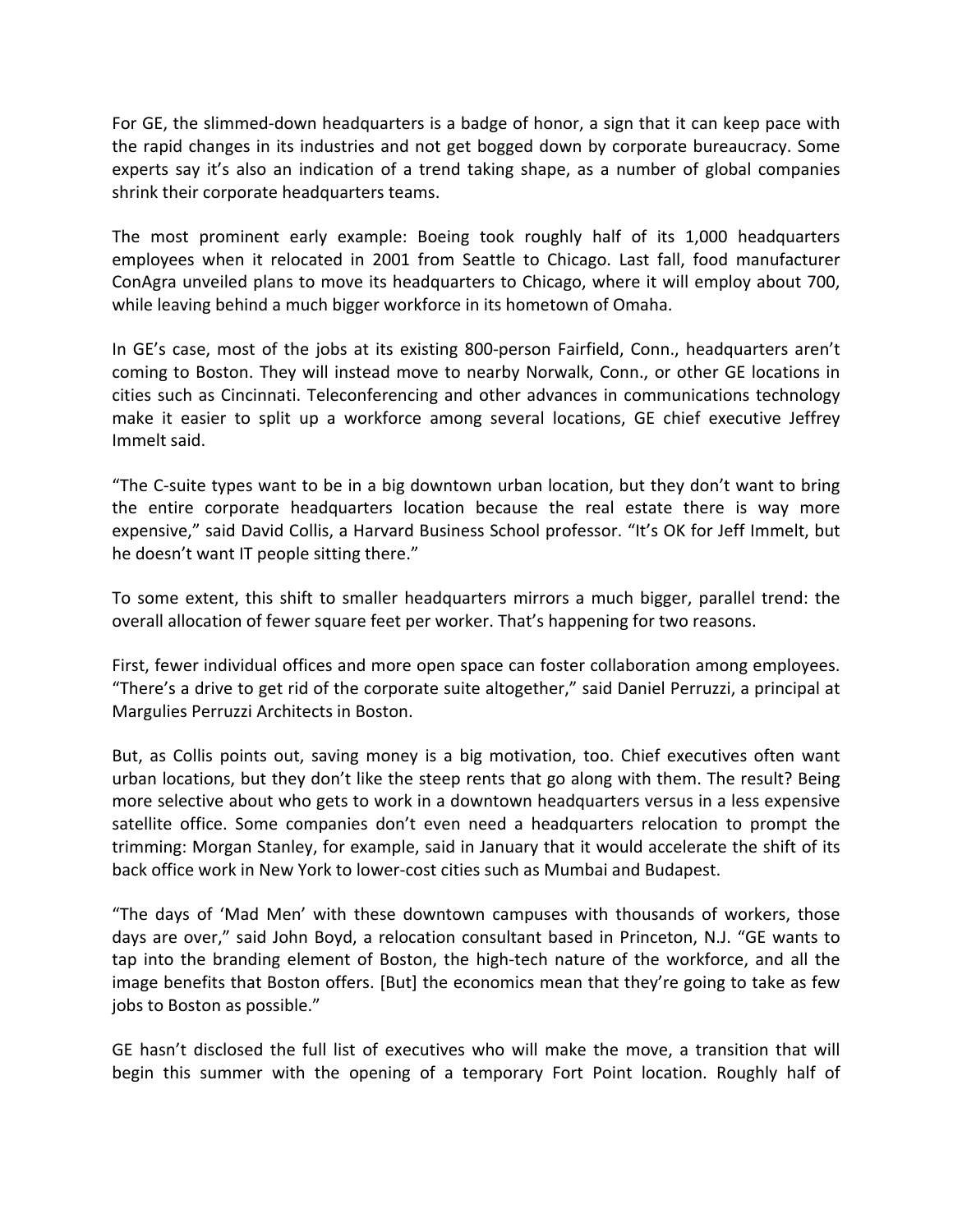Immelt's direct reports run specific business lines and will physically stay with those operations, which have their own headquarters offices elsewhere.

Top executives moving to Boston will include chief financial officer Jeffrey Bornstein, general counsel Alex Dimitrief, human resources chief Susan Peters, and chief productivity officer Philippe Cochet.

The scaled-back headquarters, Immelt said in a recent interview, reflects "a desire to move more quickly." Without added layers of bureaucracy, decisions can get made faster, keeping up with the pace of innovation.

|                                         | <b>BUSINESS</b>            | <b>HEADQUARTERS</b>        | HO<br><b>HEADCOUNT</b> | <b>TOTAL</b><br><b>HEADCOUNT</b> |
|-----------------------------------------|----------------------------|----------------------------|------------------------|----------------------------------|
| General<br>Electric                     | High-tech<br>manufacturing | Boston,<br>in 2018         | 800<br>(anticipated)   | 333,000                          |
| <b>TJX</b>                              | Retail                     | Framingham/<br>Marlborough | 3,900                  | 198,000                          |
| <b>EMC Corp. High-tech</b>              |                            | Hopkinton                  | 9,000*                 | 72,000                           |
| Raytheon<br>Co.                         | High-tech<br>manufacturing | Waltham                    | 340                    | 61,000                           |
| <b>State</b><br><b>Street</b>           | Financial<br>services      | <b>Boston</b>              | 3,600                  | 30,000                           |
| BJ's<br><b>Wholesale Retail</b><br>Club |                            | Westborough                | 880                    | 25,500                           |
| Analog<br><b>Devices</b>                | High-tech<br>manufacturing | Norwood                    | 470                    | 9,000                            |
| <b>Fidelity</b>                         | Financial<br>services      | <b>Boston</b>              | 2,000                  | 4,500                            |

## **Executive decisions**

\*EMC only would provide its total Mass. employment and would not

break it down for the headquarters building in Hopkinton.

**GLOBE STAFF** 

The company has long given its executives more autonomy to run their specific business lines, such as aviation or health care, said Bill Aulet, a senior lecturer at the MIT Sloan School of Management. As a result, top managers have more accountability for their respective divisions,